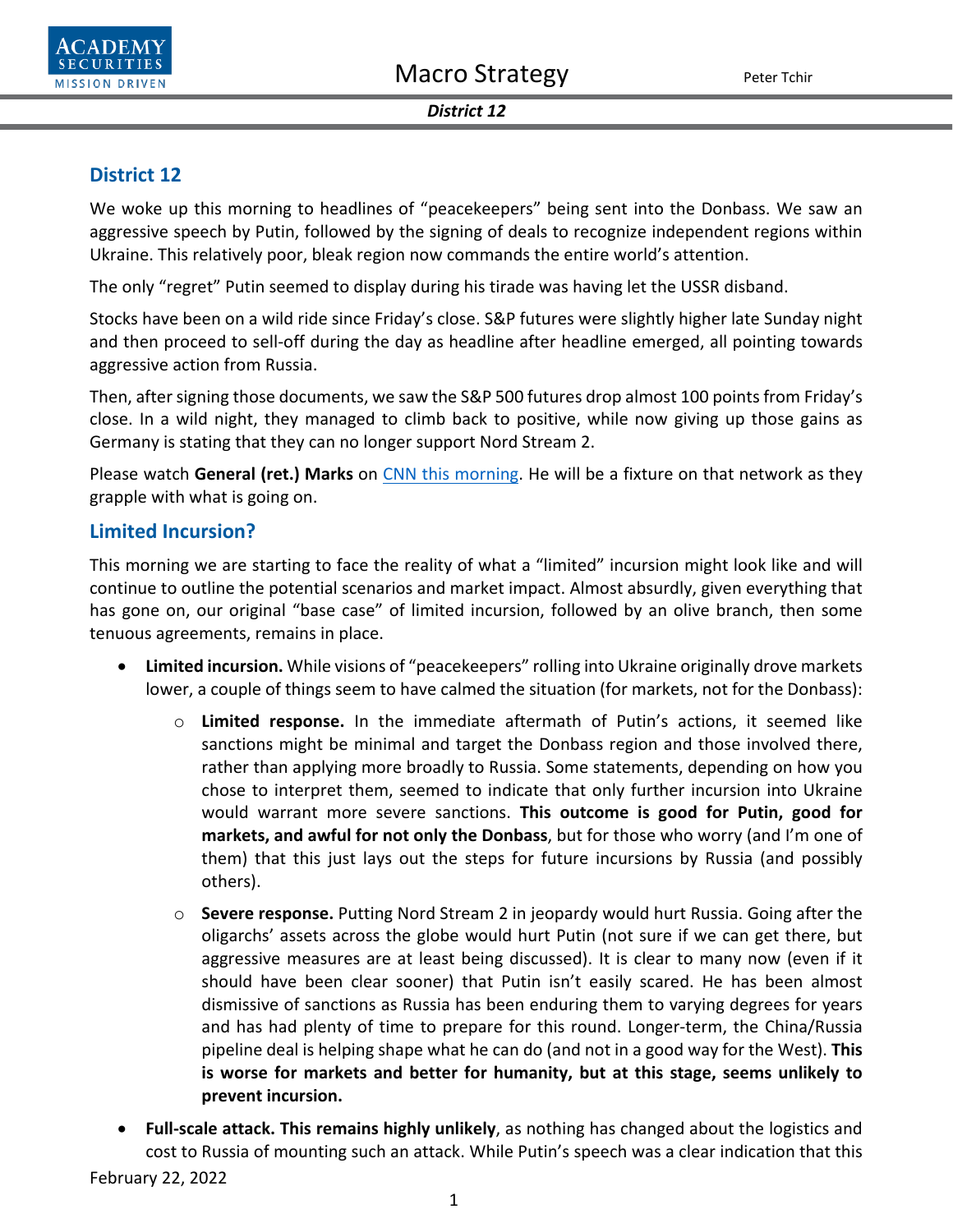

### *District 12*

is something he wants, which increases the odds, it will still be a difficult and brutal battle. Also, after his "performance" yesterday, we may see a much more hardline response from NATO and the West as his dreams (if not intentions) are impossible to deny. Any major conflict, whether it is Ukraine aggressively defending its borders or Russia pushing far into Ukraine, will be incredibly disruptive for markets (at least in the near-term).

# **Bottom Line**

Markets are simply puppets on strings this morning. Those strings will be pulled, headline by headline, and we will do the best to navigate that and provide updates whenever possible or appropriate from our Geopolitical Intelligence Group.

At this particular moment in time (7:30 am EST):

- **Markets, as suggested on Friday, have priced a lot of the risk in already**. Even at its worst point yesterday, we were well within what has become "normal" volatility (not like the limit down experiences during the pandemic, or Brexit, or the Financial Crisis).
- **Sanctions with real teeth and tough talk are all that Putin might understand**. That seems to be the tone assuming the Nord Stream 2 headlines out of Germany are correct. Having said that, it makes sense to fade any rally based on the thinking that Putin will back down, as he seems to have gone too far to settle for anything less than occupying some or all of the Donbass (the existing "separatist" controlled territories are almost a foregone conclusion, but does he push further?) This is probably the "right" strategy for NATO and the West, but will ensure that we get more volatility as Putin is unlikely to backdown quickly and he may even threaten further escalation.

So, despite everything going on, I'm looking for opportunities to buy as a lot was priced in already and full-scale invasion seems unlikely, but there will be better buying opportunities if the West launches aggressive sanctions (we cannot expect Putin to react meekly after yesterday).

Good luck as it does seem that we need to rethink the world after yesterday (from a geopolitical and humanitarian standpoint) as **it is clear that not everyone intends to play by the established rules.**